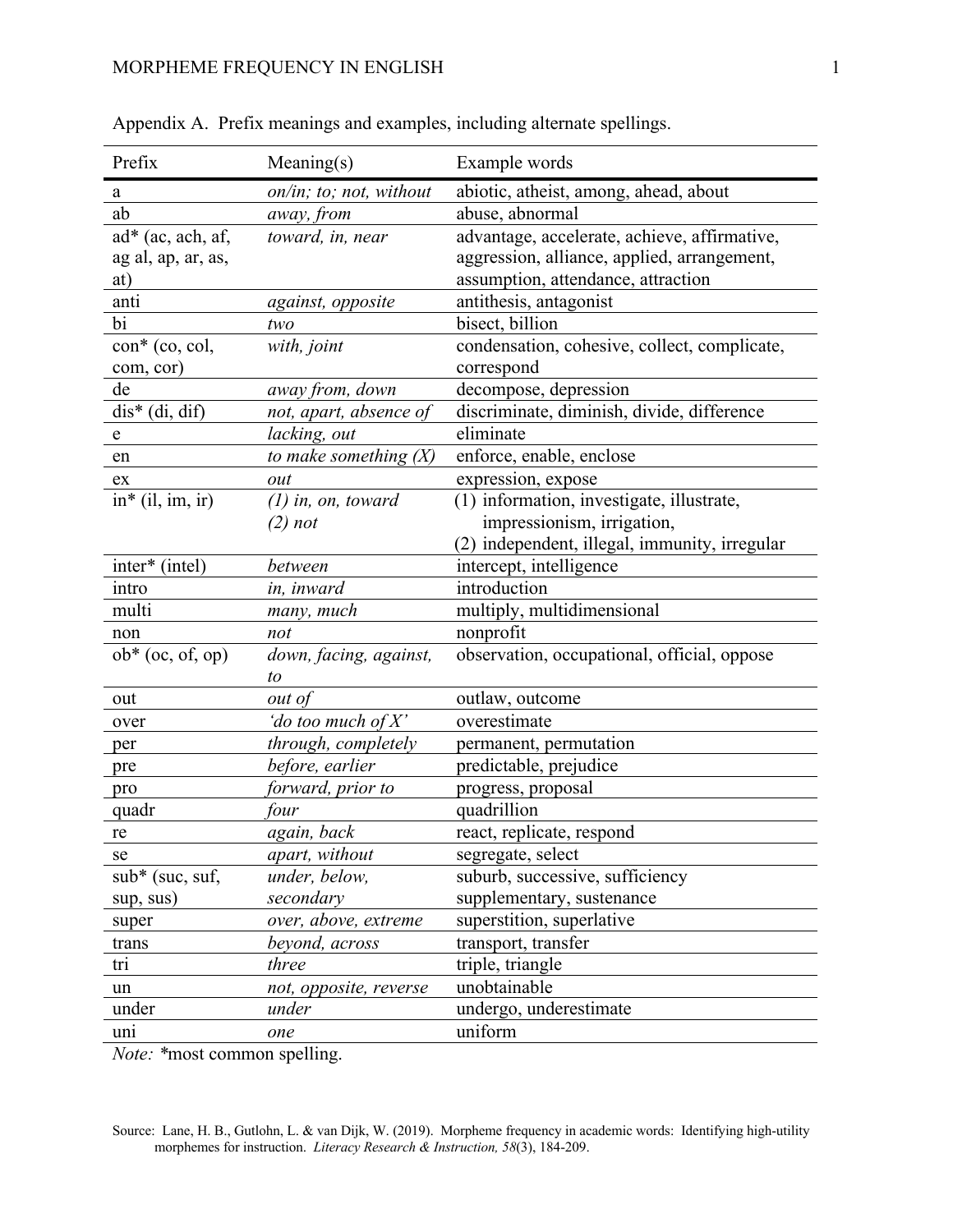| Suffix        | Meaning(s) and outcome category                               | Example words                                |
|---------------|---------------------------------------------------------------|----------------------------------------------|
| $able*(ible)$ | <i>able, can do – adjective</i>                               | permeable, invisible                         |
| al            | 'relating to', 'characterized by'<br>- adjective, noun        | legal, individual                            |
| ant           | 'action' or 'state' - noun                                    | stimulant, dominant                          |
| ar            | of or pertaining to -adjective                                | stellar, similar, polarity                   |
| ary           | relating to, place where – noun,<br>adjective                 | summary, boundary, voluntary,<br>preliminary |
| ate           | cause, make - verb, adjective                                 | accelerate, accurate                         |
| ation         | <i>act of, state of – noun</i>                                | confirmation, population                     |
| ence          | $action, state, quality-noun$                                 | sequence, audience, circumference            |
| ent           | $referent$ – noun, adjective                                  | nutrient, coincident, independent            |
| er            | one who, that which – noun                                    | computer, cartographer                       |
| ial* (cial,   | relating to, characterized by $-$                             | imperial, commercial, special,               |
| tial)         | adjective                                                     | sequential                                   |
| ic            | of, pertaining to, like - adjective                           | elastic, exothermic                          |
| illion        | to the power of a million -numeral                            | quadrillion                                  |
| ion (sion,    | act of, state of – noun                                       | opinion, transfusion, distribution           |
| tion*)        |                                                               |                                              |
| ism           | characteristic, manner, condition -<br>noun                   | altruism, nativism                           |
| ist           | <i>one</i> $who$ – noun                                       | tourist, chemist                             |
| ity           | state of, quality – noun                                      | velocity, majority                           |
| ive           | causing, making - adjective                                   | reflexive, consecutive                       |
| ize           | to make more like $X$ – verb                                  | fertilize, civilize                          |
| logy          | science or study of - noun                                    | hydrologic, psychology                       |
| ly            | manner or like - adverb                                       | solely, definitely                           |
| ment          | result of, act of - noun                                      | document, entitlement, harassment            |
| or            | one who, that which - noun                                    | dictatorship, creditor, monitor              |
| ory           | pertaining to, characterized by $-$                           | memory, transitory                           |
|               | adjective                                                     |                                              |
| ous           | <i>full of, having</i> – adjective                            | coniferous, unambiguous                      |
| teen          | ten-numeral                                                   | fifteen                                      |
| th            | 'forms ordinal numbers' - adjective                           | fifteenth                                    |
| $ure (ture*)$ | state of, process, office, function $-$<br>noun               | pressure, monoculture, manufacture           |
| y             | inclined to $-$ adjective<br>state, condition, quality - noun | milky, injury, hierarchy                     |

Appendix B. Suffix meanings and examples, including alternate spellings.

*Note:* \* most common spelling.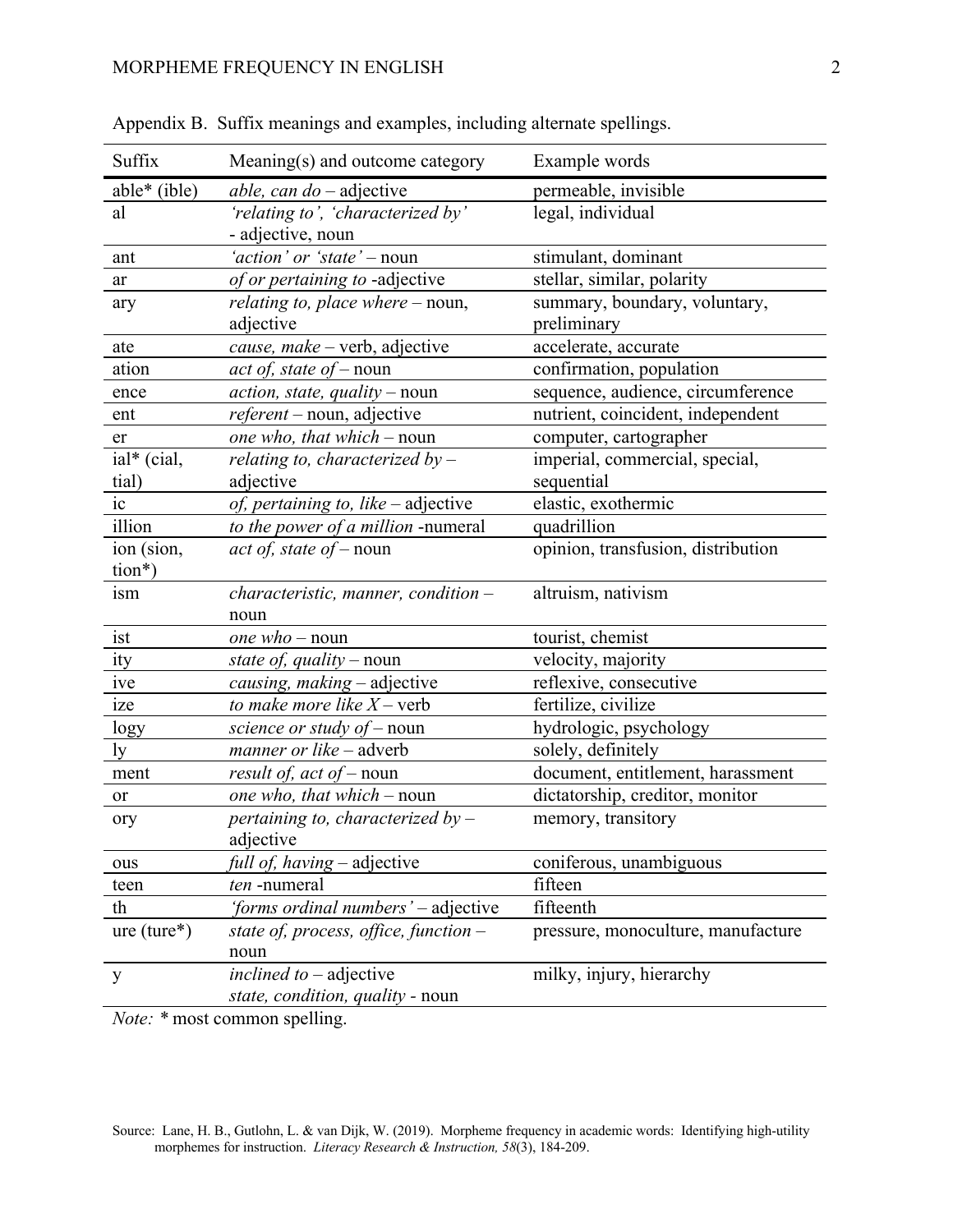| Latin Root                  | Meaning(s)           | Example words                                 |
|-----------------------------|----------------------|-----------------------------------------------|
| act                         | do, act              | active, interact                              |
| ang                         | angle                | triangular                                    |
| anim                        | living, soul         | animate                                       |
| cap (cept*, ceive, cip,     | take, seize, hold,   | capture, accept, perception, conceive,        |
| cup)                        | receive, contain     | anticipate, occupant                          |
| cede (ceed, cease, cess*)   | yield, go, surrender | antecedent, exceed, ceaseless, successive     |
| celer                       | speed, swift         | decelerate                                    |
| $chart*(cart)$              | draw                 | flowchart, cartoon,                           |
| circ                        | round, circle        | circuit                                       |
| clar                        | clear                | clarify, declarative                          |
| claus (clos, clud, clus*)   | shut, close          | clause, foreclosure, including, exclusive     |
| commun                      | common, together     | commonwealth, communicate                     |
| cult                        | care, cult           | cultivate, culture                            |
| cur* (course)               | run, go              | current, occurrence, discourse                |
| dic (dex, dict*)            | say, tell            | predicate, index, predict                     |
| duc (duce, duct*)           | lead                 | reproducible, introduce, conduction           |
| electr                      | electric             | electromagnet, electron                       |
| equ                         | equal                | inadequate, equity                            |
| estim                       | guess                | estimate                                      |
| fac (fact, fect, fic*)      | do, make             | factory, perfect, simplification, beneficiary |
| fer                         | carry, yield         | aquifer, reference, differentiate             |
| $fid (fed*)$                | trust                | confidence, federal                           |
| fin                         | end                  | finals, definition                            |
| $flex$ <sup>*</sup> (flect) | bend, curve          | flexible, reflect                             |
| form                        | shape                | formulate, transform                          |
| $gen*$ (gene)               | race, kind, birth    | genocide, generate, heterogeneous             |
| grad (gress*)               | step, degree, go     | gradient, digressive                          |
| jec (jac, ject*)            | throw, lie           | adjacent, object                              |
| lat                         | carry, bear          | relate, translate                             |
| latus (later*)              | side                 | multilateral                                  |
| $lect*$ (lec, leg, lig)     | choose, pick, read   | election, selective, college, legend,         |
|                             |                      | intelligence                                  |
| leg                         | law                  | privilege, legislature                        |
| liter (lit, litera*)        | letter               | illiteracy, literal                           |
| migr                        | go away, change,     | emigrant, migratory                           |
|                             | depart               |                                               |
| min                         | small                | minority, minimal                             |
| $mob (mot*, mov)$           | move                 | automobile, unmotivated, promote, remove      |
| mod                         | bound, method,       | unmodified, accommodate                       |
|                             | manner               |                                               |
| mol                         | mass, pile           | molecule                                      |

Appendix C. Latin Root meanings and examples, including alternate spellings.

Source: Lane, H. B., Gutlohn, L. & van Dijk, W. (2019). Morpheme frequency in academic words: Identifying high-utility morphemes for instruction. *Literacy Research & Instruction, 58*(3), 184-209.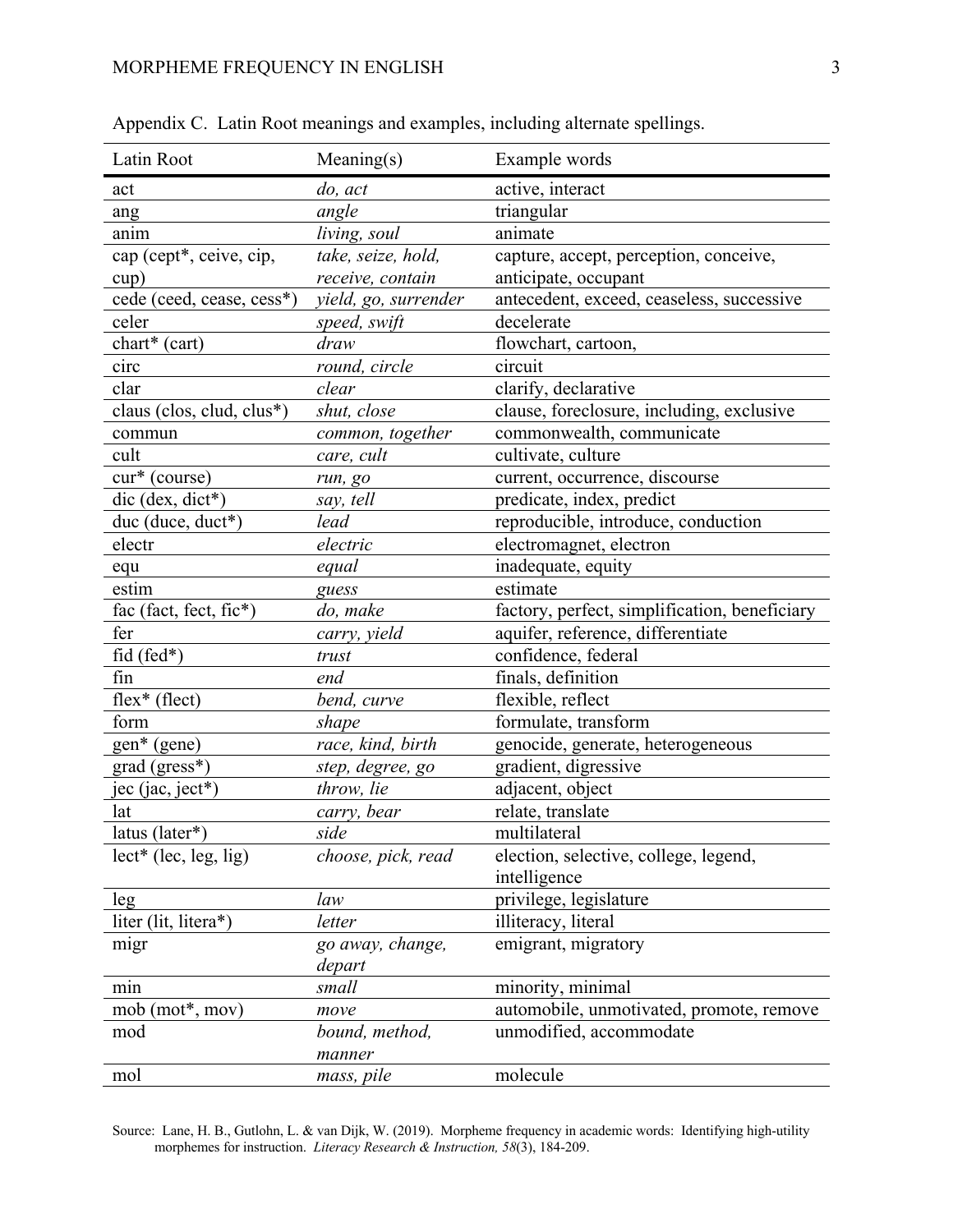| Latin Root                      | Meaning(s)             | Example words                               |
|---------------------------------|------------------------|---------------------------------------------|
| mut                             | reciprocal, borrowed   | mutual                                      |
| nat                             | people, produce        | native, national                            |
| nom                             | part                   | polynomial                                  |
| not                             | write, mark            | notation                                    |
| nuc                             | core                   | nucleus                                     |
| numer                           | number                 | numeric, enumerated                         |
| org                             | tool, instrument       | organize, organism                          |
| pend* (pens)                    | hang, weigh            | appendix, pendulum, suspension              |
| ple                             | fill, fulfill          | supplement, deplete                         |
| plic* (plex, ply)               | fold                   | duplicate, complexity, multiply             |
| pos* (pon, pound)               | put, place, set, pose  | proposition, exponent, compound             |
| press                           | press, pursue          | oppression, expression                      |
| radi                            | ray, spoke             | radius, radioactive                         |
| rect                            | straight, right        | director, rectangle                         |
| sect                            | cut                    | insect                                      |
| sequ* (secu)                    | follow                 | consequence, persecute, consecutive         |
| serv                            | serve, keep            | reservoir, observation, service             |
| solv (solu*)                    | loosen, slacken, solve | dissolve, resolution                        |
| son                             | sound                  | sonar, consonant                            |
| spec                            | view, sight, kind      | specify, species                            |
| sta (sist, stat*, stit)         | stand, set             | establish, overstatement, consistent,       |
|                                 |                        | assistant, constitutional                   |
| struct* (stru)                  | build                  | restructure, instrument                     |
| ten (tain*, tin, tinu)          | hold                   | tenant, maintain, continental, continuation |
| tend (tens <sup>*</sup> , tent) | stretch, strain        | tendon, intensity, intent                   |
| tract                           | draw, pull             | contraction                                 |
| valu                            | give value             | valence, evaluate                           |
| vari                            | vary                   | variable                                    |
| ven (vent*)                     | come                   | intervene, revenue, eventual                |
| verbum (verb*)                  | word                   | proverb, verbal                             |
| vert (vers*)                    | turn                   | vertical, diversity, advertise              |
| $vid (vis*)$                    | see, separate          | evident, revise                             |
|                                 |                        |                                             |

|  |  | Appendix C. Latin Root meanings and examples, including alternate spellings. (continued) |  |  |  |  |
|--|--|------------------------------------------------------------------------------------------|--|--|--|--|
|--|--|------------------------------------------------------------------------------------------|--|--|--|--|

*Note:* \* most common spelling.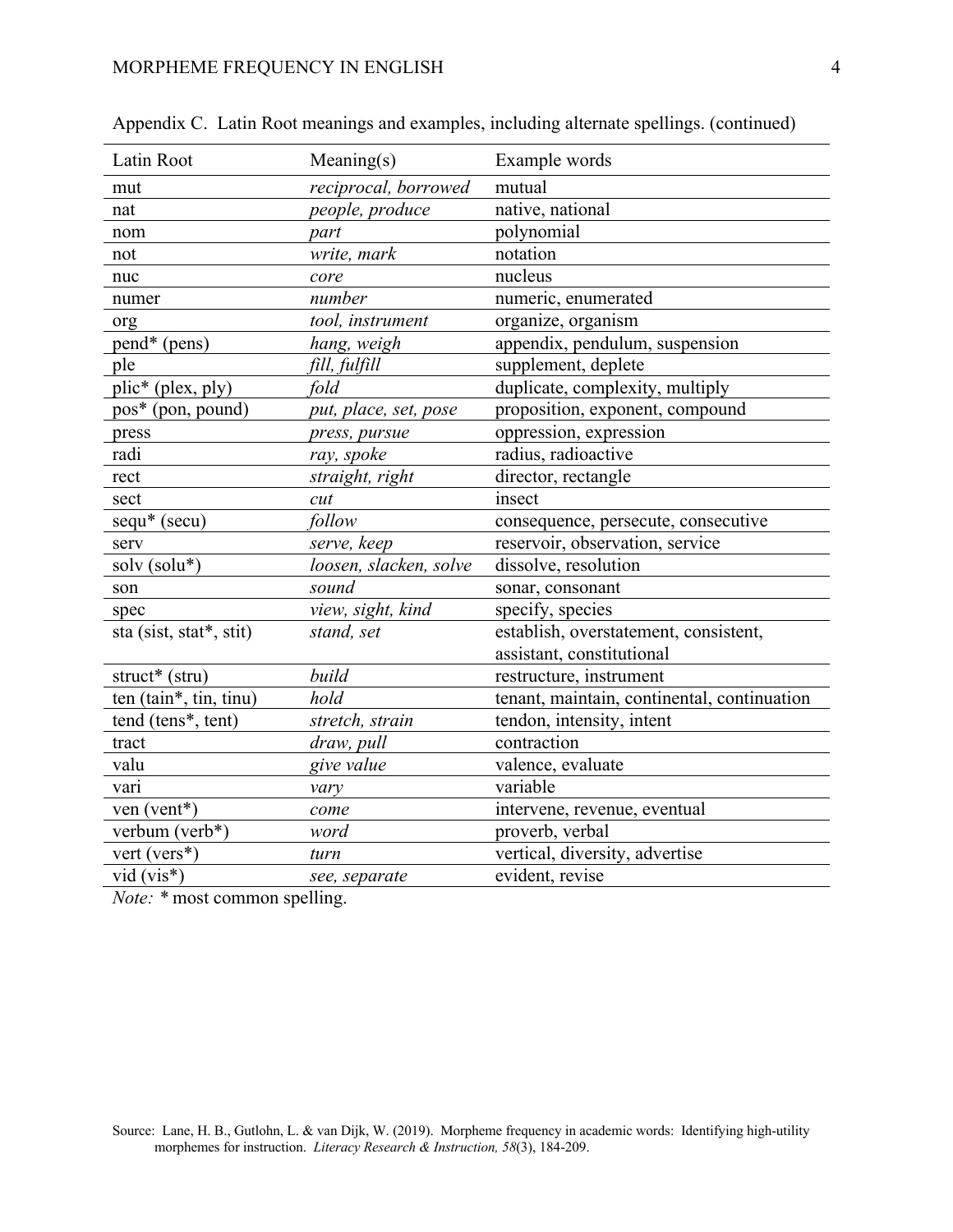| <b>Greek Root</b>      | Meaning(s)               | Example words                     |
|------------------------|--------------------------|-----------------------------------|
| agon                   | contest                  | protagonist                       |
| allel (llel*)          | one another              | allele, parallel                  |
| ana                    | up, again, on, backwards | analyze, anagram                  |
| apo                    | derived from, away       | apothem, apostrophe               |
| arch                   | chief, ruler             | anarchy, architect                |
| archae* (arche, archi) | ancient, primitive       | archaeologist, archetype, archive |
| arithm                 | number, count            | algorithm, arithmetic             |
| astr* (aster)          | star                     | astronomy, asteroid               |
| auto                   | self                     | autonomy, automate                |
| bol                    | throw                    | parabola, symbol                  |
| bio                    | life                     | biology, symbiosis                |
| chem                   | 'art of alloying metals' | chemist, alchemy                  |
| chondr                 | lump, grain              | mitochondrion                     |
| chron                  | time                     | chronology                        |
| clima                  | weather                  | climagraph, microclimate          |
| cracy* (crat)          | rule, strength           | theocracy, democrat               |
| crit                   | judge                    | critical, criterion               |
| cryst                  | hard, crust, 'clear ice' | recrystallization                 |
| cycl                   | circle, wheel            | encyclopedia, cyclic              |
| dec                    | ten                      | decade, decimal                   |
| demo                   | people                   | democracy, demographic            |
| dia                    | through, across, between | diagonal, dialect                 |
| drama                  | drama                    | dramatist                         |
| eco                    | house, home, environment | economy, ecology                  |
| epi                    | above, in addition to    | epidermis, epilogue               |
| geo                    | earth                    | geochemical, geoscience           |
| giga                   | billion                  | gigameter                         |
| gon                    | angle                    | paragon, trigonometry             |
| graph* (gram)          | write, draw              | photograph, anagram               |
| hect                   | hundred                  | hectare                           |
| hedr                   | seat, side               | polyhedral                        |
| hex                    | six                      | hexagon                           |
| hydro                  | water                    | hydrogen, carbohydrate            |
| hyper                  | over                     | hyperbolic                        |
| hypo                   | under                    | hypothesis, hypotonic             |
| iso                    | equal                    | isotherm                          |
| kilo                   | thousand                 | kiloliter                         |
| $log^*$ (logue)        | speech, word, reason     | illogical, dialogue               |
| lysis                  | breakdown, decomposition | analysis, catalyst                |
| magn                   | magnet                   | electromagnetic                   |

Appendix D. Greek Roots meanings and examples, including alternate spellings.

Source: Lane, H. B., Gutlohn, L. & van Dijk, W. (2019). Morpheme frequency in academic words: Identifying high-utility morphemes for instruction. *Literacy Research & Instruction, 58*(3), 184-209.